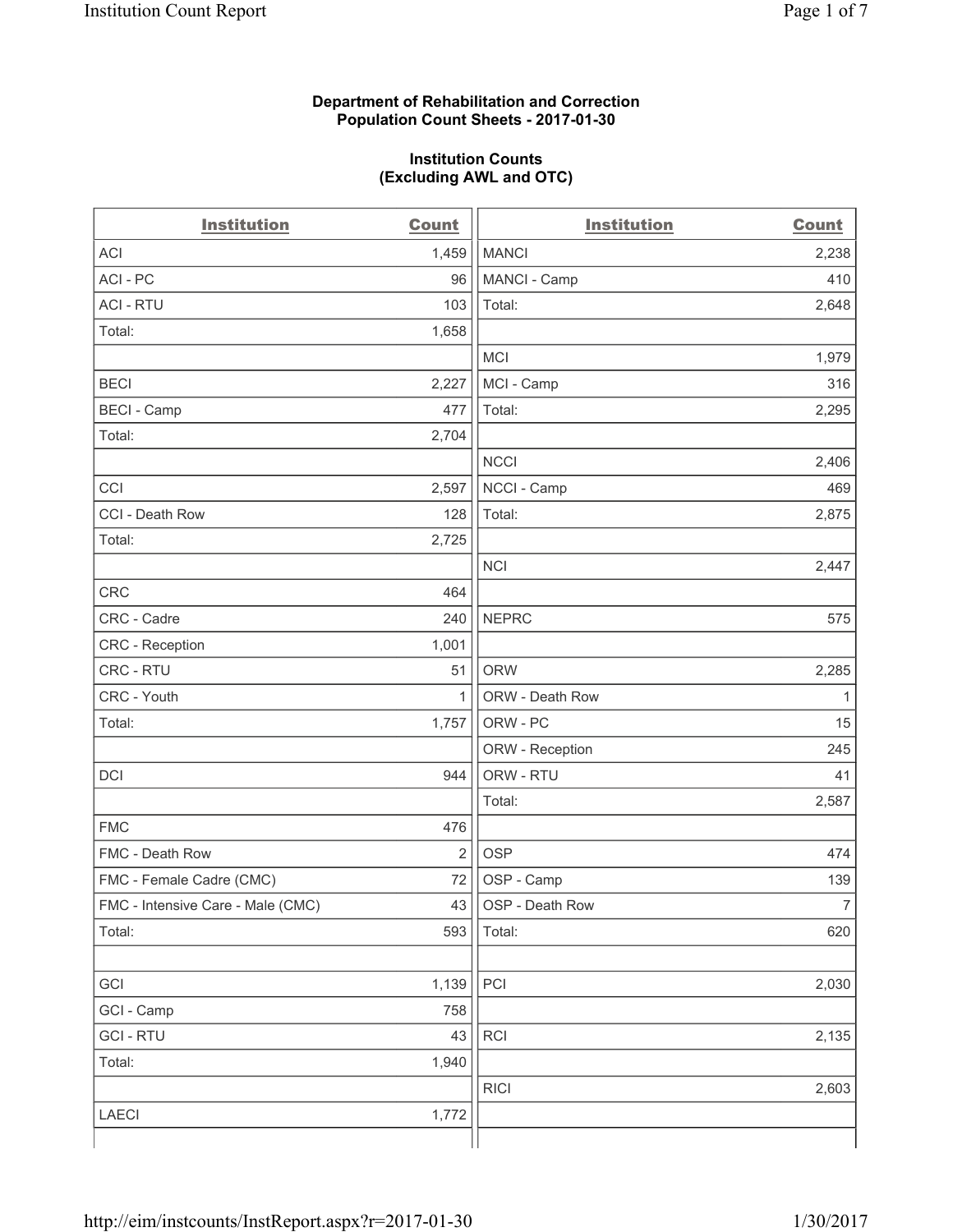|                          |       | SCI            |                          | 2,037  |
|--------------------------|-------|----------------|--------------------------|--------|
| LECI                     | 2,065 |                |                          |        |
| LECI - Camp              | 181   | SOCF           |                          | 1,174  |
| Total:                   | 2,246 | SOCF - RTU     |                          | 58     |
|                          |       | Total:         |                          | 1,232  |
| LOCI                     | 2,256 |                |                          |        |
|                          |       | <b>TCI</b>     |                          | 1,080  |
| LORCI                    | 230   | TCI - Camp     |                          | 433    |
| LORCI - Cadre            | 149   | Total:         |                          | 1,513  |
| <b>LORCI - Reception</b> | 1,032 |                |                          |        |
| Total:                   | 1,411 | <b>TOCI</b>    |                          | 1,014  |
|                          |       | TOCI - PC      |                          | 98     |
| <b>MACI</b>              | 1,073 | Total:         |                          | 1,112  |
| MACI - Minimum           | 1,258 |                |                          |        |
| Total:                   | 2,331 | <b>WCI</b>     |                          | 1,170  |
|                          |       | <b>WCI-RTU</b> |                          | 85     |
|                          |       | Total:         |                          | 1,255  |
|                          |       |                |                          |        |
|                          |       |                | <b>Total Population:</b> | 50,301 |

\* The Total Population includes 30 Offenders with Reason Codes 30 & 31. \*\* The Total Population includes 39 Offenders with Reason Code 0A.

# **Male Population by Security Level (Include AWL and Exclude OTC)**

| <b>Security Level</b>  |                   | <b>Body</b> | <b>AWL</b> | <u>(-OTC)</u> | <b>Total</b> |
|------------------------|-------------------|-------------|------------|---------------|--------------|
| Total Level 5          |                   | 107         |            |               | 107          |
| Total Level 4          |                   | 1,962       | 36         | 33            | 1,965        |
| Total Level 3          |                   | 11.749      | 157        | 127           | 11,779       |
| Total Level 2          |                   | 16,256      | 252        | 174           | 16,334       |
| Total Level 1          |                   | 15,812      | 193        | 84            | 15,921       |
| <b>Total Death Row</b> |                   | 138         | 1          | 0             | 139          |
|                        | <b>Total Male</b> | 46,024      | 640        | 419           | 46,245       |

## **Female Population by Institution (Include AWL and Exclude OTC)**

| <b>Institution</b>       | <b>Body</b> | <b>AWL</b> | $(-OTC)$ | <b>Total</b> |
|--------------------------|-------------|------------|----------|--------------|
| <b>DCI</b>               | 944         | 19         | 13       | 950          |
| <b>FMC</b>               | 20          | 5          |          | 23           |
| FMC - Female Cadre (CMC) | 72          |            |          | 72           |
| <b>NEPRC</b>             | 575         | 20         | 13       | 582          |
| <b>ORW</b>               | 2,285       | 43         | 25       | 2,303        |
|                          |             |            |          |              |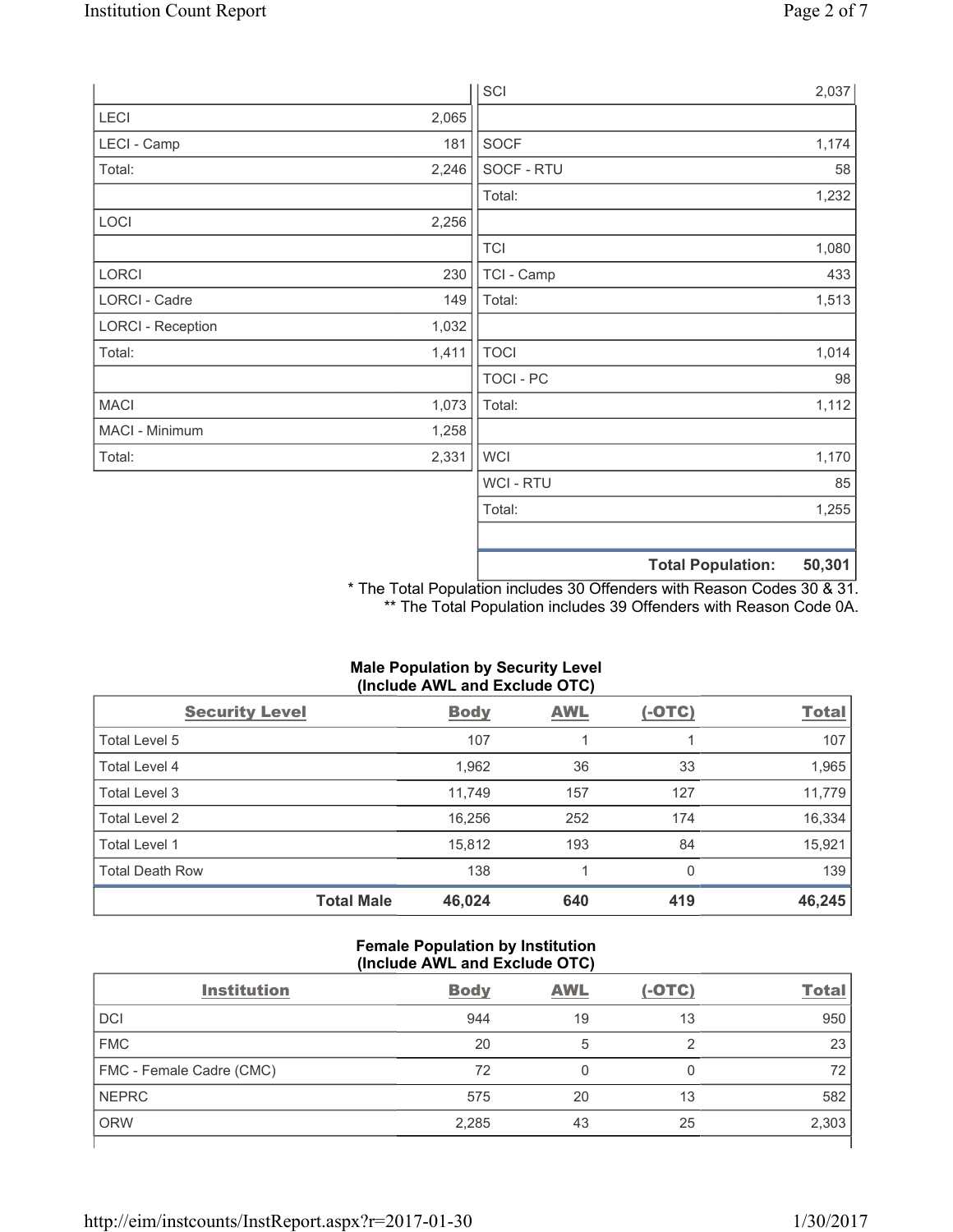| <b>ORW - Death Row</b> |                          |        | 0   |     |        |
|------------------------|--------------------------|--------|-----|-----|--------|
| ORW - PC               |                          | 15     | 0   |     | 15     |
| ORW - Reception        |                          | 245    |     |     | 246    |
| ORW - RTU              |                          | 41     |     |     | 41     |
|                        | <b>Total Female</b>      | 4,198  | 88  | 53  | 4,233  |
|                        |                          |        |     |     |        |
|                        | <b>Total Population:</b> | 50,222 | 728 | 472 | 50,478 |

#### **Male Population by Institution: Security Level 5 (Include AWL and Exclude OTC)**

|             | <b>Institution</b>   | <b>Body</b> | <b>AWL</b> | $(-OTC)$ | <b>Total</b> |
|-------------|----------------------|-------------|------------|----------|--------------|
| <b>OSP</b>  |                      | 102         |            |          | 102          |
| <b>SOCF</b> |                      |             |            |          |              |
| SOCF - RTU  |                      |             |            |          |              |
|             | <b>Total Level 5</b> | 107         |            |          | 107          |

# **Male Population by Institution: Security Level 4 (Include AWL and Exclude OTC)**

| <b>Institution</b>       | <b>Body</b>      | <b>AWL</b>          | $(-OTC)$            | <b>Total</b>     |
|--------------------------|------------------|---------------------|---------------------|------------------|
| <b>ACI</b>               | 5                | $\mathsf 0$         | $\mathsf{O}\xspace$ | $\sqrt{5}$       |
| CCI                      | $\sqrt{5}$       | $\mathbf 0$         | $\mathsf{O}\xspace$ | $\sqrt{5}$       |
| CRC                      | 8                | $\mathsf{O}\xspace$ | $\mathsf 0$         | $\,8\,$          |
| CRC - Reception          | $\boldsymbol{9}$ | $\mathsf 0$         | $\mathsf{O}\xspace$ | $\boldsymbol{9}$ |
| LECI                     | 17               | $\mathsf 0$         | $\mathsf 0$         | 17               |
| LORCI                    | $\,6\,$          | $\overline{2}$      | $\overline{2}$      | $\,6\,$          |
| <b>LORCI - Reception</b> | 1                | $\mathsf{O}\xspace$ | $\mathsf{O}\xspace$ | $\mathbf{1}$     |
| <b>MACI</b>              | 30               | $\mathsf 0$         | $\mathsf{O}\xspace$ | 30               |
| <b>MANCI</b>             | 32               | $\mathbf 1$         | 1                   | 32               |
| NCCI                     | 5                | $\mathbf 0$         | $\mathsf{O}\xspace$ | $\sqrt{5}$       |
| <b>OSP</b>               | 366              | $\overline{2}$      | $\overline{2}$      | 366              |
| RCI                      | 25               | $\mathbf 0$         | $\mathsf{O}\xspace$ | 25               |
| <b>RICI</b>              | $9\,$            | $\mathsf{O}\xspace$ | $\mathsf{O}$        | $9\,$            |
| SCI                      | $\overline{2}$   | $\mathbf 0$         | $\mathsf{O}\xspace$ | $\sqrt{2}$       |
| SOCF                     | 1,167            | 18                  | 17                  | 1,168            |
| SOCF - RTU               | 52               | $\mathsf{O}\xspace$ | $\mathsf 0$         | 52               |
| <b>TCI</b>               | 1                | $\mathsf{O}\xspace$ | $\mathsf 0$         | $\mathbf{1}$     |
| <b>TOCI</b>              | 185              | 12                  | 10                  | 187              |
| <b>TOCI - PC</b>         | 18               | $\mathbf{1}$        | 1                   | 18               |
| <b>WCI</b>               | 18               | $\mathbf 0$         | $\mathsf 0$         | $18$             |
| WCI - RTU                | 1                | $\mathbf 0$         | 0                   | $\mathbf{1}$     |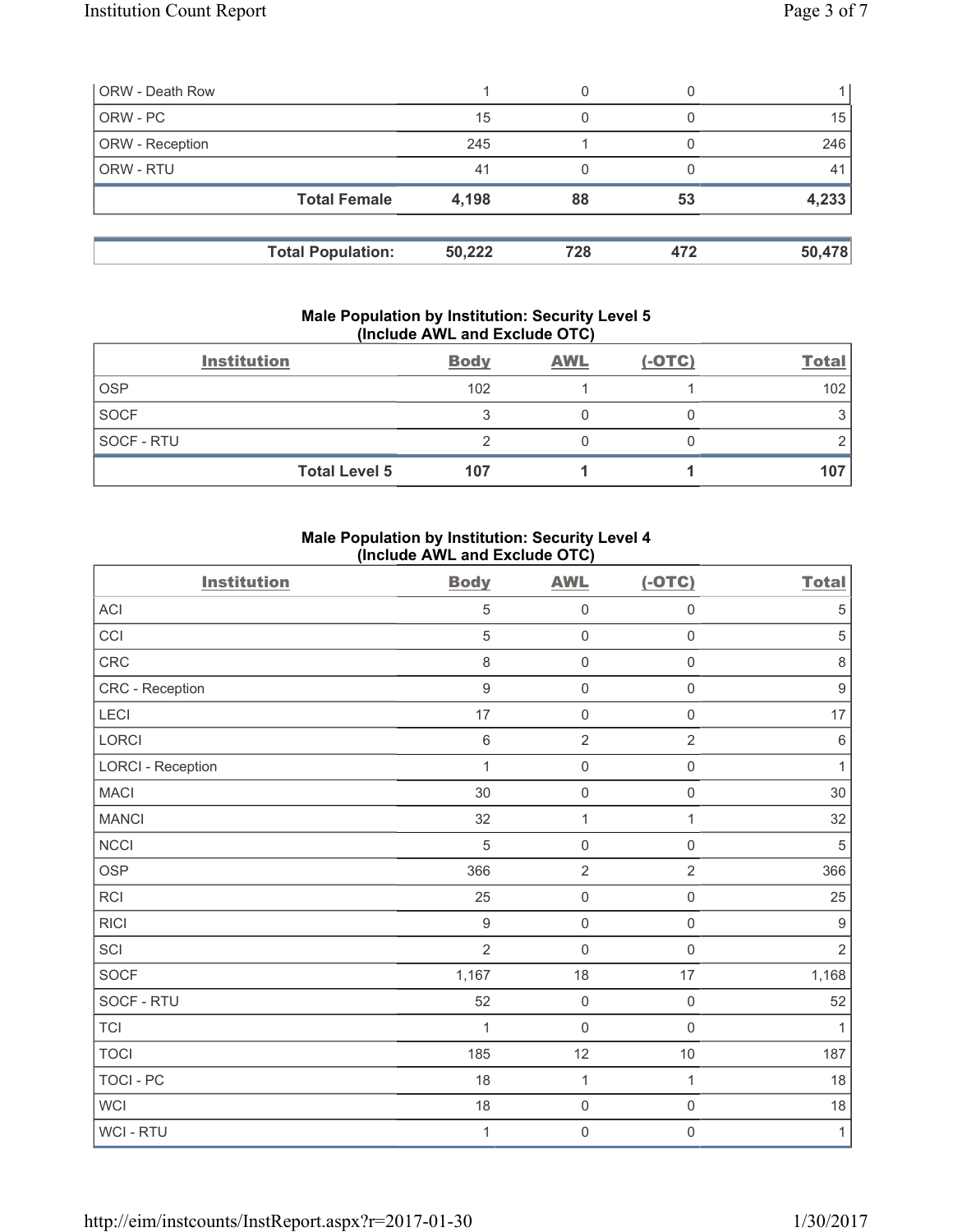| ,965<br>.962<br><b>Total Level 4</b><br>36<br>n n<br>აა |
|---------------------------------------------------------|
|---------------------------------------------------------|

| <b>Institution</b>                | $(1.0188)$ $(1.128)$ and $2.01880$ $(0.10)$<br><b>Body</b> | <b>AWL</b>          | $(-OTC)$            | <b>Total</b>              |
|-----------------------------------|------------------------------------------------------------|---------------------|---------------------|---------------------------|
| ACI                               | 23                                                         | 1                   | 1                   | 23                        |
| <b>BECI</b>                       | $\,8\,$                                                    | $\mathsf{O}\xspace$ | $\mathsf 0$         | $\,8\,$                   |
| CCI                               | $\,6$                                                      | $\mathsf{O}\xspace$ | $\mathsf 0$         | $\,6\,$                   |
| CRC                               | 84                                                         | 6                   | $\overline{4}$      | 86                        |
| CRC - Cadre                       | 148                                                        | $\mathsf{O}\xspace$ | $\mathsf 0$         | 148                       |
| CRC - Reception                   | 589                                                        | 12                  | $\boldsymbol{9}$    | 592                       |
| CRC - RTU                         | 49                                                         | $\mathsf{O}\xspace$ | $\mathsf 0$         | 49                        |
| CRC - Youth                       | $\mathbf{1}$                                               | $\mathbf{1}$        | 1                   | $\mathbf{1}$              |
| <b>FMC</b>                        | $\ensuremath{\mathsf{3}}$                                  | $\mathsf{O}\xspace$ | $\mathsf 0$         | $\ensuremath{\mathsf{3}}$ |
| FMC - Intensive Care - Male (CMC) | $\overline{4}$                                             | $\mathsf{O}\xspace$ | $\mathsf{O}\xspace$ | $\overline{4}$            |
| LAECI                             | $\boldsymbol{9}$                                           | $\mathsf 0$         | $\mathbf 0$         | $\boldsymbol{9}$          |
| LECI                              | 1,976                                                      | $\boldsymbol{9}$    | $\,6\,$             | 1,979                     |
| LECI - Camp                       | 1                                                          | $\mathsf{O}\xspace$ | $\mathsf{O}\xspace$ | $\mathbf{1}$              |
| LOCI                              | $\mathbf 2$                                                | 0                   | $\mathbf 0$         | $\sqrt{2}$                |
| LORCI                             | 70                                                         | 34                  | 31                  | 73                        |
| LORCI - Cadre                     | 95                                                         | $\mathsf{O}\xspace$ | $\mathsf{O}\xspace$ | 95                        |
| <b>LORCI - Reception</b>          | 613                                                        | $\overline{2}$      | $\mathbf{1}$        | 614                       |
| <b>MACI</b>                       | 980                                                        | 12                  | 8                   | 984                       |
| <b>MANCI</b>                      | 2,167                                                      | 24                  | 24                  | 2,167                     |
| MCI                               | $\mathbf{1}$                                               | $\mathsf{O}\xspace$ | $\mathbf 0$         | 1                         |
| <b>NCCI</b>                       | 5                                                          | $\mathbf 1$         | 1                   | $\,$ 5 $\,$               |
| <b>NCI</b>                        | $\overline{4}$                                             | $\mathsf{O}\xspace$ | $\mathsf 0$         | $\overline{4}$            |
| OSP                               | 1                                                          | $\mathsf{O}\xspace$ | $\mathsf 0$         | $\mathbf{1}$              |
| PCI                               | 33                                                         | 1                   | $\mathbf 0$         | 34                        |
| <b>RCI</b>                        | 1,891                                                      | 24                  | 18                  | 1,897                     |
| <b>RICI</b>                       | 1                                                          | 1                   | 1                   | $\mathbf{1}$              |
| SCI                               | $\mathsf 3$                                                | $\mathsf 0$         | $\mathsf{O}\xspace$ | $\mathfrak{S}$            |
| <b>SOCF</b>                       | $\ensuremath{\mathsf{3}}$                                  | $\mathsf 0$         | $\mathsf{O}\xspace$ | $\mathfrak{S}$            |
| SOCF - RTU                        | $\overline{4}$                                             | $\mathsf 0$         | $\mathsf 0$         | 4                         |
| <b>TCI</b>                        | 1,019                                                      | 14                  | $\boldsymbol{9}$    | 1,024                     |
| TCI - Camp                        | $\mathbf{1}$                                               | $\,0\,$             | $\mathsf 0$         | $\mathbf{1}$              |
| <b>TOCI</b>                       | 670                                                        | $\,6\,$             | $\,6\,$             | 670                       |
| <b>TOCI - PC</b>                  | 79                                                         | $\overline{2}$      | $\overline{2}$      | 79                        |
| <b>WCI</b>                        | 1,126                                                      | $\overline{7}$      | $\sqrt{5}$          | 1,128                     |
| WCI - RTU                         | 80                                                         | $\mathsf{O}\xspace$ | $\mathsf{O}\xspace$ | 80                        |

# **Male Population by Institution: Security Level 3 (Include AWL and Exclude OTC)**

٦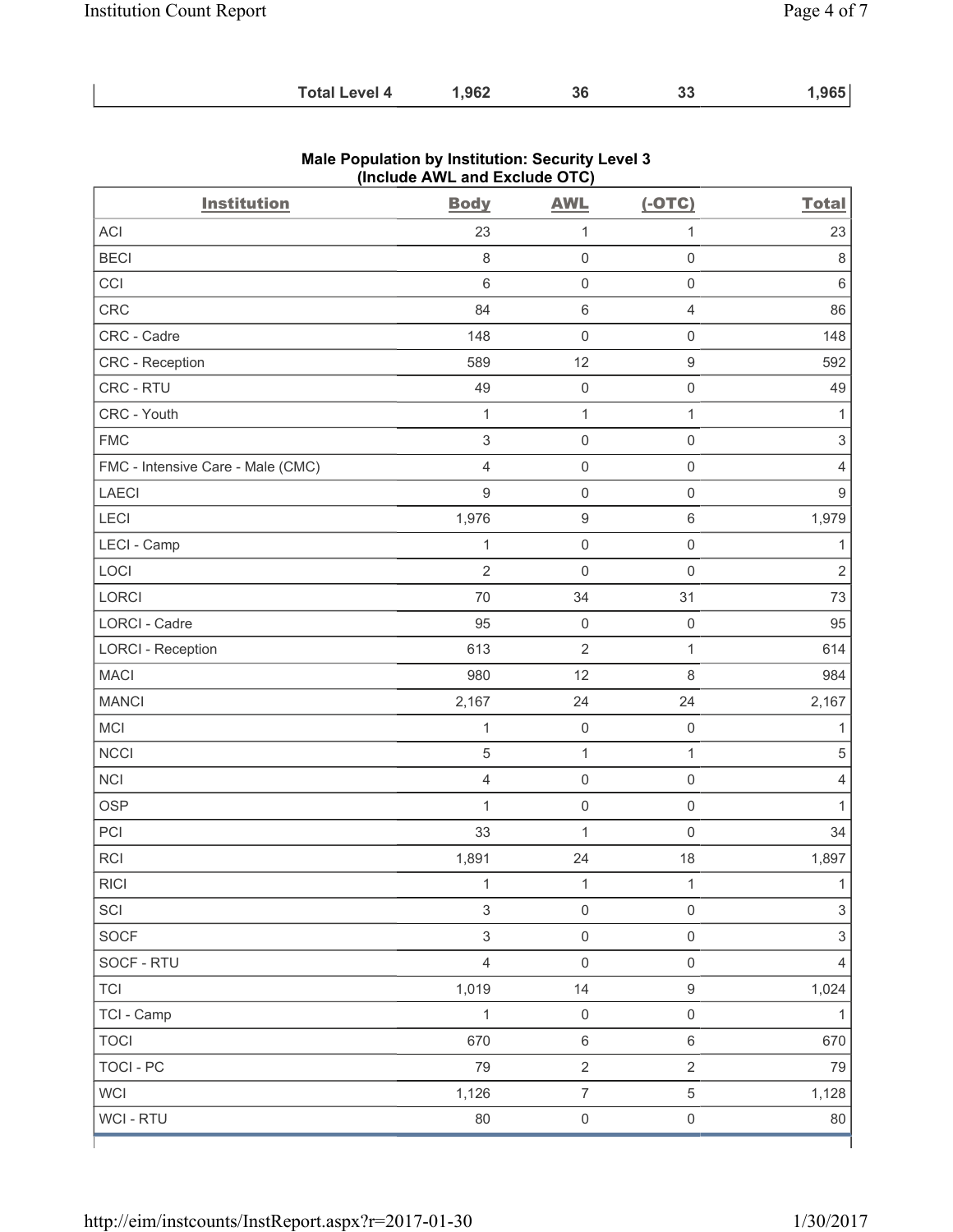| <b>Total Level 3</b> | 11,749 | 157 | 127 | 11,779 |
|----------------------|--------|-----|-----|--------|
|----------------------|--------|-----|-----|--------|

| <b>Institution</b>                | <b>Body</b>  | <b>AWL</b>          | $(-OTC)$            | <b>Total</b>     |
|-----------------------------------|--------------|---------------------|---------------------|------------------|
| <b>ACI</b>                        | 747          | $\overline{4}$      | 4                   | 747              |
| ACI-PC                            | 94           | $\mathbf 0$         | $\mathsf{O}\xspace$ | 94               |
| <b>ACI - RTU</b>                  | 71           | $\mathbf 0$         | $\mathbf 0$         | 71               |
| <b>BECI</b>                       | 1,417        | 18                  | $10$                | 1,425            |
| <b>BECI - Camp</b>                | $\mathbf 1$  | $\mathsf{O}\xspace$ | $\mathsf 0$         | 1                |
| CCI                               | 1,837        | 16                  | $10$                | 1,843            |
| CRC                               | 207          | $\mathbf 0$         | $\mathsf 0$         | 207              |
| CRC - Cadre                       | 92           | $\mathbf 0$         | $\mathsf{O}\xspace$ | 92               |
| CRC - Reception                   | 257          | $\,6\,$             | $\,$ 5 $\,$         | 258              |
| CRC - RTU                         | $\mathbf{1}$ | $\mathsf{O}\xspace$ | $\mathsf{O}\xspace$ | $\mathbf{1}$     |
| CRC - Youth                       | $\mathbf 0$  | $\mathbf 1$         | $\mathbf{1}$        | $\mathbf 0$      |
| <b>FMC</b>                        | $\hbox{9}$   | $\mathsf{O}\xspace$ | $\mathsf{O}\xspace$ | $\boldsymbol{9}$ |
| FMC - Intensive Care - Male (CMC) | 16           | $\mathbf 0$         | $\mathsf{O}\xspace$ | 16               |
| GCI                               | 628          | $\,8\,$             | $\,$ 5 $\,$         | 631              |
| <b>GCI-RTU</b>                    | 32           | $\mathsf{O}\xspace$ | $\mathsf{O}\xspace$ | 32               |
| <b>LAECI</b>                      | 1,124        | 13                  | 13                  | 1,124            |
| LECI                              | 59           | $\mathbf 0$         | $\mathsf 0$         | 59               |
| LOCI                              | 1,241        | 18                  | $10$                | 1,249            |
| LORCI                             | 125          | 33                  | 30                  | 128              |
| LORCI - Cadre                     | 46           | $\mathbf 0$         | $\mathsf 0$         | 46               |
| <b>LORCI - Reception</b>          | 290          | $\overline{2}$      | $\overline{2}$      | 290              |
| <b>MACI</b>                       | 63           | $\mathsf{O}\xspace$ | $\mathsf 0$         | 63               |
| <b>MANCI</b>                      | 18           | $\mathbf{1}$        | $\mathbf{1}$        | 18               |
| MCI                               | 1,482        | 27                  | 16                  | 1,493            |
| MCI - Camp                        | $\mathbf{1}$ | $\mathsf{O}\xspace$ | $\mathsf 0$         | $\mathbf{1}$     |
| <b>NCCI</b>                       | 1,422        | 20                  | 16                  | 1,426            |
| NCI                               | 1,670        | 27                  | 17                  | 1,680            |
| PCI                               | 668          | 17                  | $\,6\,$             | 679              |
| RCI                               | 219          | $\mathbf 1$         | $\mathsf{O}\xspace$ | 220              |
| <b>RICI</b>                       | 1,526        | 23                  | 12                  | 1,537            |
| SCI                               | 848          | $17\,$              | $16\,$              | 849              |
| <b>TCI</b>                        | $16$         | $\mathsf{O}\xspace$ | $\mathsf{O}\xspace$ | 16               |
| <b>TOCI</b>                       | $\mathbf{1}$ | $\mathsf{O}\xspace$ | $\mathsf{O}\xspace$ | 1                |
| <b>TOCI - PC</b>                  | $\mathbf{1}$ | $\mathsf 0$         | $\mathsf{O}\xspace$ | $\mathbf{1}$     |
| <b>WCI</b>                        | 25           | $\mathsf{O}\xspace$ | $\mathsf{O}\xspace$ | 25               |

## **Male Population by Institution: Security Level 2 (Include AWL and Exclude OTC)**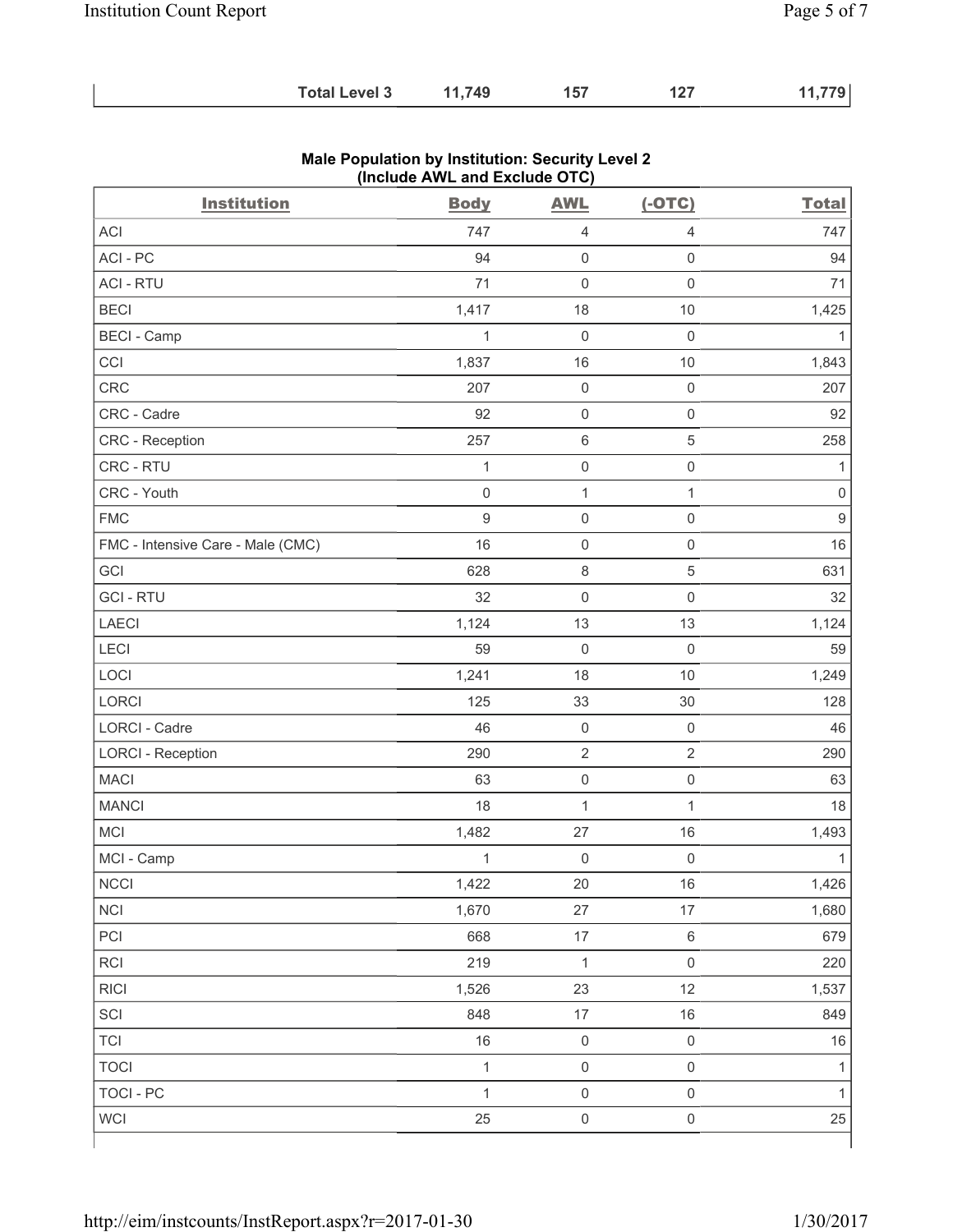| WCI - RTU |                      |        |     |     |        |
|-----------|----------------------|--------|-----|-----|--------|
|           | <b>Total Level 2</b> | 16,256 | 252 | 174 | 16,334 |

| <b>Institution</b>                | <b>Body</b>    | <b>AWL</b>                | $(-OTC)$                  | <b>Total</b>   |
|-----------------------------------|----------------|---------------------------|---------------------------|----------------|
| <b>ACI</b>                        | 684            | $\ensuremath{\mathsf{3}}$ | $\sqrt{2}$                | 685            |
| ACI-PC                            | $\overline{2}$ | $\mathsf{O}\xspace$       | $\mathsf{O}\xspace$       | $\overline{2}$ |
| <b>ACI - RTU</b>                  | 32             | $\mathsf{O}\xspace$       | $\mathbf 0$               | 32             |
| <b>BECI</b>                       | 801            | 19                        | $\overline{7}$            | 813            |
| <b>BECI - Camp</b>                | 476            | $\mathsf{O}\xspace$       | $\mathsf{O}\xspace$       | 476            |
| CCI                               | 749            | 6                         | $\sqrt{3}$                | 752            |
| CRC                               | 100            | $\sqrt{2}$                | $\overline{2}$            | 100            |
| <b>CRC</b> - Reception            | 140            | $\,$ 5 $\,$               | $\overline{4}$            | 141            |
| CRC - RTU                         | $\mathbf{1}$   | $\mathsf{O}\xspace$       | $\mathsf 0$               | $\mathbf 1$    |
| <b>FMC</b>                        | 443            | $\mathbf 5$               | $\mathsf 0$               | 448            |
| FMC - Intensive Care - Male (CMC) | 23             | 0                         | $\mathsf 0$               | 23             |
| GCI                               | 511            | 16                        | $\sqrt{5}$                | 522            |
| GCI - Camp                        | 758            | $\ensuremath{\mathsf{3}}$ | 1                         | 760            |
| <b>GCI-RTU</b>                    | 11             | $\mathsf 0$               | $\mathsf 0$               | 11             |
| LAECI                             | 639            | $\,8\,$                   | $\,$ 5 $\,$               | 642            |
| LECI                              | 13             | $\mathsf{O}\xspace$       | $\mathsf{O}\xspace$       | 13             |
| LECI - Camp                       | 180            | $\mathsf{O}\xspace$       | $\mathsf 0$               | 180            |
| LOCI                              | 1,013          | 3                         | $\mathsf{O}\xspace$       | 1,016          |
| LORCI                             | 28             | $\,8\,$                   | $\,8\,$                   | 28             |
| <b>LORCI - Cadre</b>              | 8              | $\mathsf{O}\xspace$       | $\mathsf 0$               | $\,8\,$        |
| <b>LORCI - Reception</b>          | 128            | $\sqrt{2}$                | 1                         | 129            |
| MACI - Minimum                    | 1,258          | $\,8\,$                   | $\ensuremath{\mathsf{3}}$ | 1,263          |
| <b>MANCI</b>                      | 21             | $\mathbf 5$               | 1                         | 25             |
| MANCI - Camp                      | 410            | $\sqrt{2}$                | $\sqrt{2}$                | 410            |
| MCI                               | 495            | 13                        | 5                         | 503            |
| MCI - Camp                        | 315            | 1                         | $\mathsf 0$               | 316            |
| NCCI                              | 974            | 13                        | $\,6\,$                   | 981            |
| NCCI - Camp                       | 469            | $\mathbf{1}$              | $\mathbf{1}$              | 469            |
| <b>NCI</b>                        | 772            | $\overline{4}$            | $\mathbf{1}$              | 775            |
| <b>OSP</b>                        | $\sqrt{5}$     | $\mathbf{1}$              | $\mathbf{1}$              | $5\,$          |
| OSP - Camp                        | 139            | $\overline{2}$            | $\overline{2}$            | 139            |
| PCI                               | 1,329          | 28                        | 10                        | 1,347          |
| <b>RICI</b>                       | 1,067          | 16                        | $\,8\,$                   | 1,075          |
| SCI                               | 1,182          | 12                        | $\overline{2}$            | 1,192          |

# **Male Population by Institution: Security Level 1 (Include AWL and Exclude OTC)**

ľ

٦